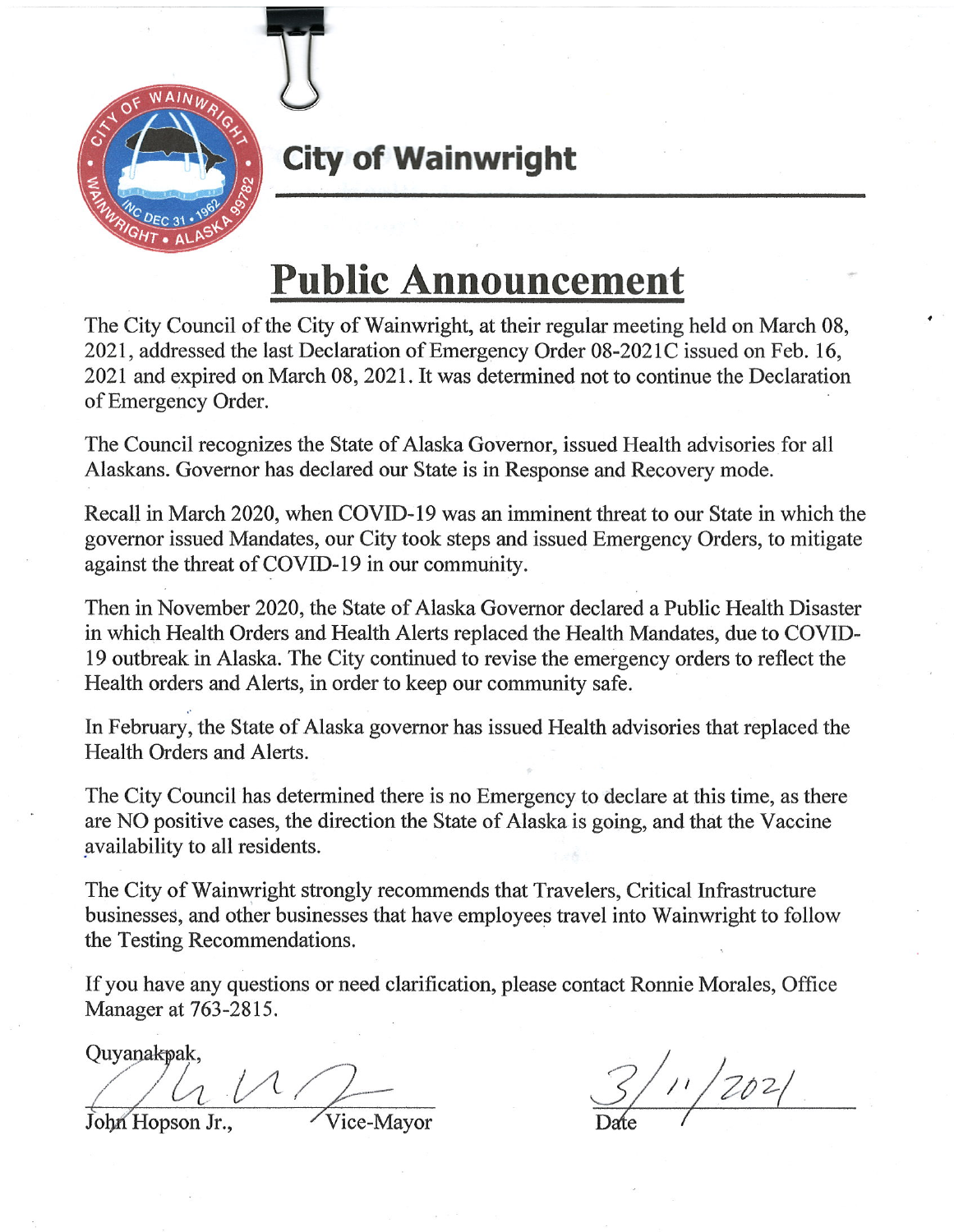# **COVID-19 Response and Recovery Health Advisory No. 1 Recommendations for Keeping Alaskans Safe**

# **Issued: February 14, 2021**

By: Commissioner Adam Crum, Alaska Department of Health and Social Services Dr. Anne Zink, Chief Medical Officer, State of Alaska

COVID-19 poses a risk to all Alaskans. Containing the virus that causes COVID-19 cannot be done through community measures alone; Alaskans must take individual responsibility to protect themselves, their loved ones, and their community.The primary ways to do this are:

- Wearing a cloth face covering/mask when in public settings and when you are around people outside your household.
- Practicing social distancing by avoiding close contact and minimizing time spent indoors with persons outside your household.
- Monitoring your health and staying at home when sick.
- Practicing good hygiene by frequently washing your hands and disinfecting hightouch surfaces in your home andworkplace.

When we reduce the spread of the virus by taking these individual measures, we reduce the need for government intervention.

# **Wear a cloth face covering/mask**

Wearing a cloth face covering is strongly recommended for all Alaskans two years of age and older, other than those with breathing problems and those who cannot remove the covering without assistance. **Face coverings protect those aroundyou, and also offer you some protection.**

- Make sure the face covering is made with at least two layers of fabric and covers both the nose and mouth.
- When removing the face covering, avoid touching the front of the face covering
- *Wash your hands immediately* after removing the face covering and before touching anything else.
- Wash cloth face coverings in hot, soapy, water between every use.
- Be careful to avoid developing a false sense of security when using face coverings.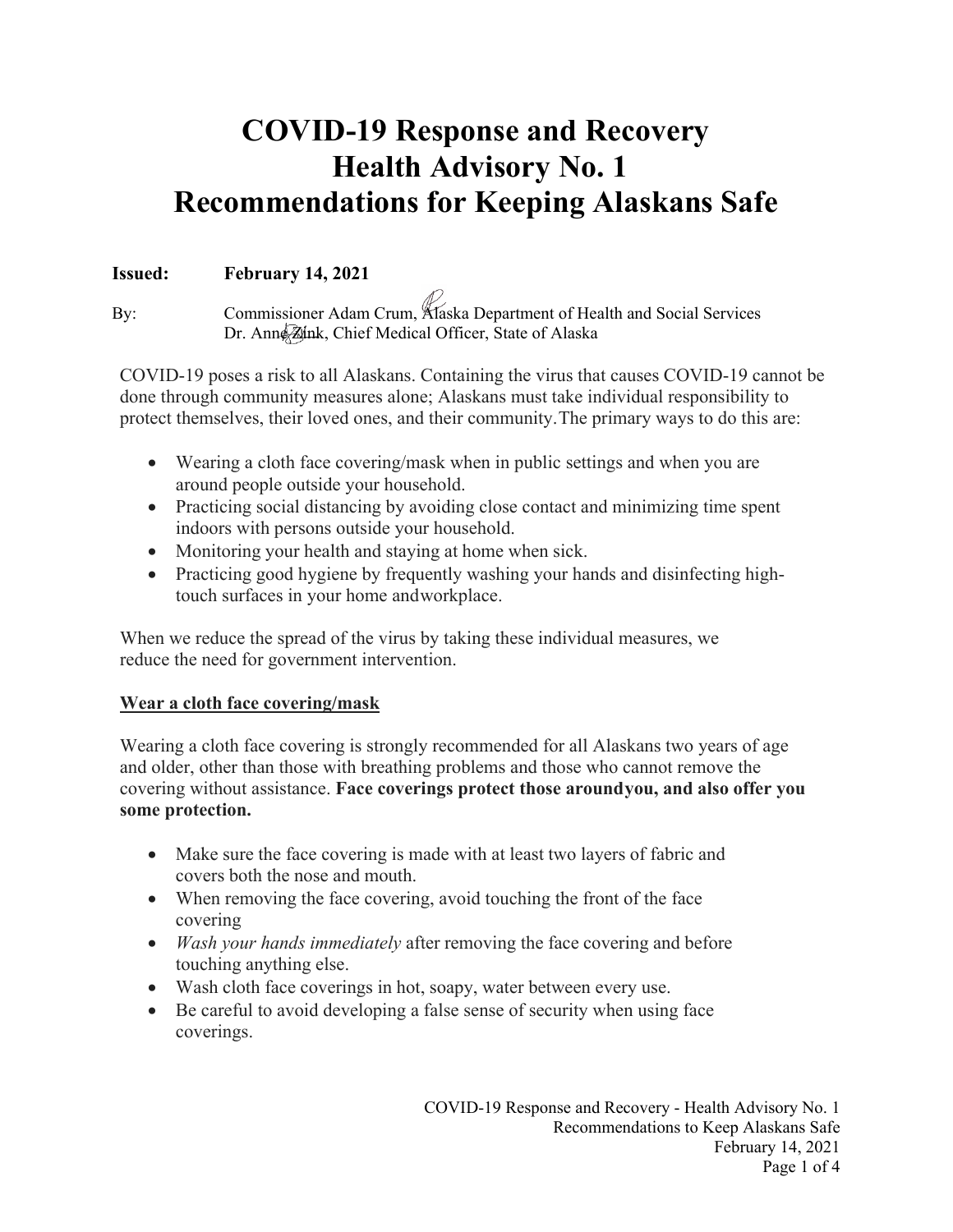# **Practice Social Distancing: Avoid close contact with people who are not in your household**

- Put at least six feet of distance between yourself and people who don't live in your household.
- Remember that people infected with the virus, but who do not have any symptoms, can also spread the virus.
- Keeping distance from others is especially important for people who are at higher risk of getting very sick.
- Minimize time indoors with individuals outside your household even if you can maintain a distance of six feet.
- Avoid all gatherings, even small ones, with persons who are not in your household.

#### **Monitor your health and stay home if you are sick**

- Be alert for symptoms. Watch for fever, cough, shortness of breath, muscle and body aches, new loss of taste orsmell, and other symptoms [of COVID-19.](https://www.cdc.gov/coronavirus/2019-ncov/symptoms-testing/symptoms.html)
	- $\triangleright$  Take your temperature if symptoms develop.
- If you develop symptoms, stay home even if symptoms are only mild.
	- $\triangleright$  Consider providing additional protections or more intensive care for household members over 65 or with underlying health conditions.
- Get tested as soon as symptoms start, if you can, and stay away from others until your test results are back.

# **Practice good hygiene**

- Wash your hands often.
- Cover coughs and sneezes.
- Disinfect surfaces like doorknobs, tables, desks, and handrails regularly.
- Increase ventilation by opening windows when able.
- Use noncontact methods of greeting each other.

# **Additional information**

#### *If you test positive*

- If you test positive, you need to isolate away from others to keep them safe. "Isolate" is the term used in association with individuals who are sick with, or have tested positive for, the virus that causes COVID-19. Isolation means staying home all the time and keeping away from household members as much as possible. More information is available on the CDC and DHSS webpages.
- For most people with no, or mild, symptoms that are improving, isolation will be for ten days since your symptoms start, or if you never have any symptoms,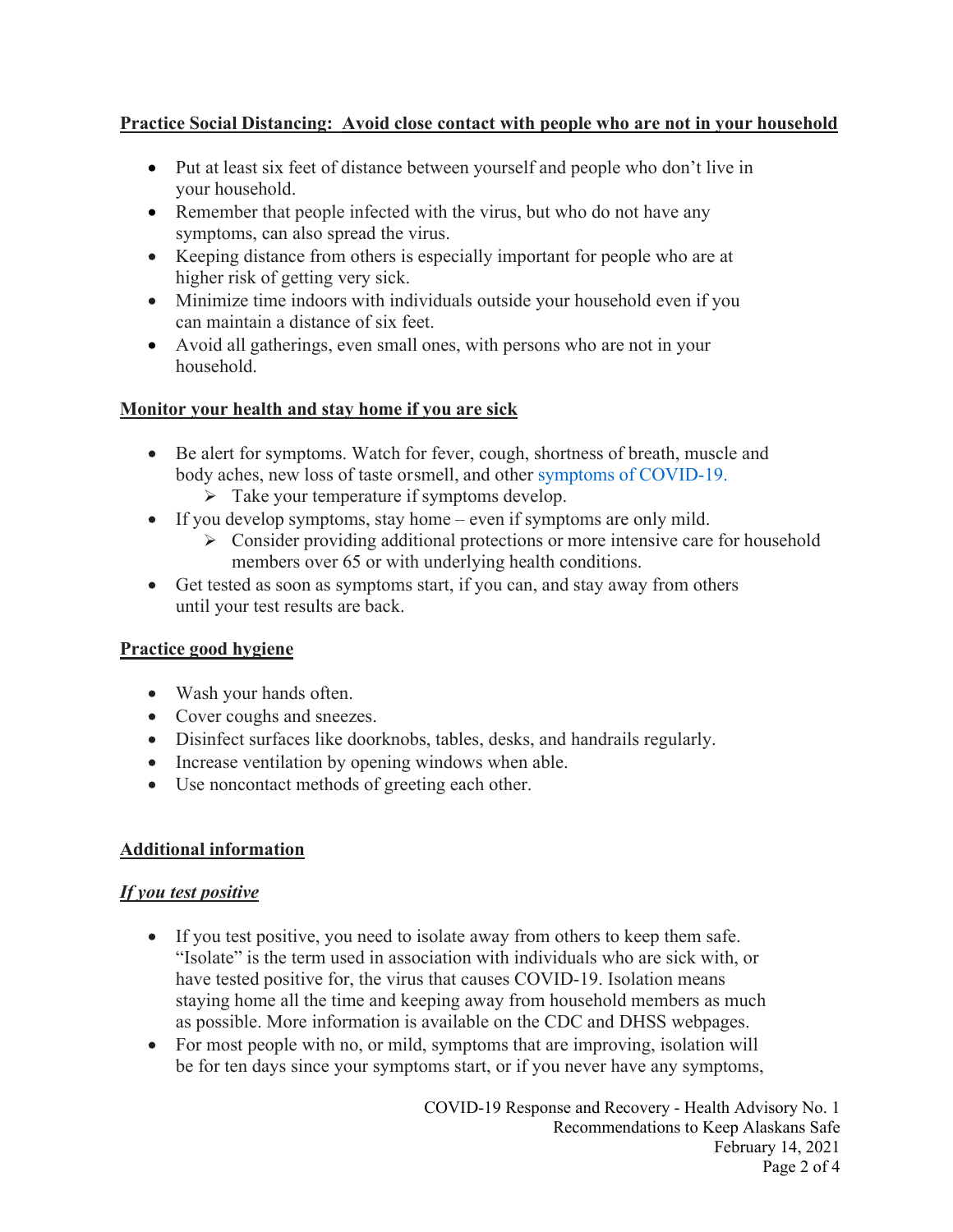ten days since you had your test. Consult with a healthcare provider or public health staff member if you have questions about how long you need to be in isolation.

- You do not need to have a negative test to be cleared from isolation.
- It is very important for people who test positive to notify anyone they may have had contact with while infectious.
- Information on what counts as a "contact" can be found on the CDC webpages.
- If you test positive and are unable to isolate safely, or need resources during your isolation period, contact your local public center.

# *If you have had close contact with a confirmed case*

If you have close contact with a confirmed case, you need to quarantine to keep others safe. "Quarantine" is the term used in association with individuals who have been exposed to someone with the virus that causes COVID-19. Quarantine means staying home all the time and keeping away from household members as much as possible. Information on when and how to quarantine is available on the CDC and DHSS webpages.

- The preferred quarantine period is currently 14 days from the last exposure to a known case, but may be able to be shorter under certain circumstances for contacts who do not develop symptoms. Briefly, those two options apply as follows:
	- $\triangleright$  Seven-day quarantine with a molecular or antigen test <48 hours before the end of quarantine. Individuals must remain in quarantine until their test results are available.
	- $\triangleright$  Ten-day quarantine.
- There is some risk of post-quarantine transmission associated with discontinuing quarantine before 14 days. Individuals should continue to monitor themselves for symptoms for a full 14 days after their last contact with a confirmed case.

# *Testing guidance*

- Anybody with symptoms of COVID-19 should be tested.
	- $\triangleright$  A positive test within 90 days of someone's first infection can be difficult to interpret and needs to be discussed with a medical professional.
- Some people without symptoms should also be tested, including:
	- All [close contacts](https://www.cdc.gov/coronavirus/2019-ncov/hcp/testing-overview.html) of confirmed COVID-19 patients.
	- $\triangleright$  Health care workers in hospitals and congregate living settings.
	- $\triangleright$  Residents in congregate living settings (see [DHSS guidance f](http://dhss.alaska.gov/dph/Epi/id/SiteAssets/Pages/HumanCoV/COVID-19_Guidance_congregateResidentialsettings.pdf)or specific groups) and other high- consequence settings (e.g., people coming into remote communities from areas where COVID-19 is circulating).
	- $\triangleright$  People who may be at increased risk for infection (discuss with medical professional).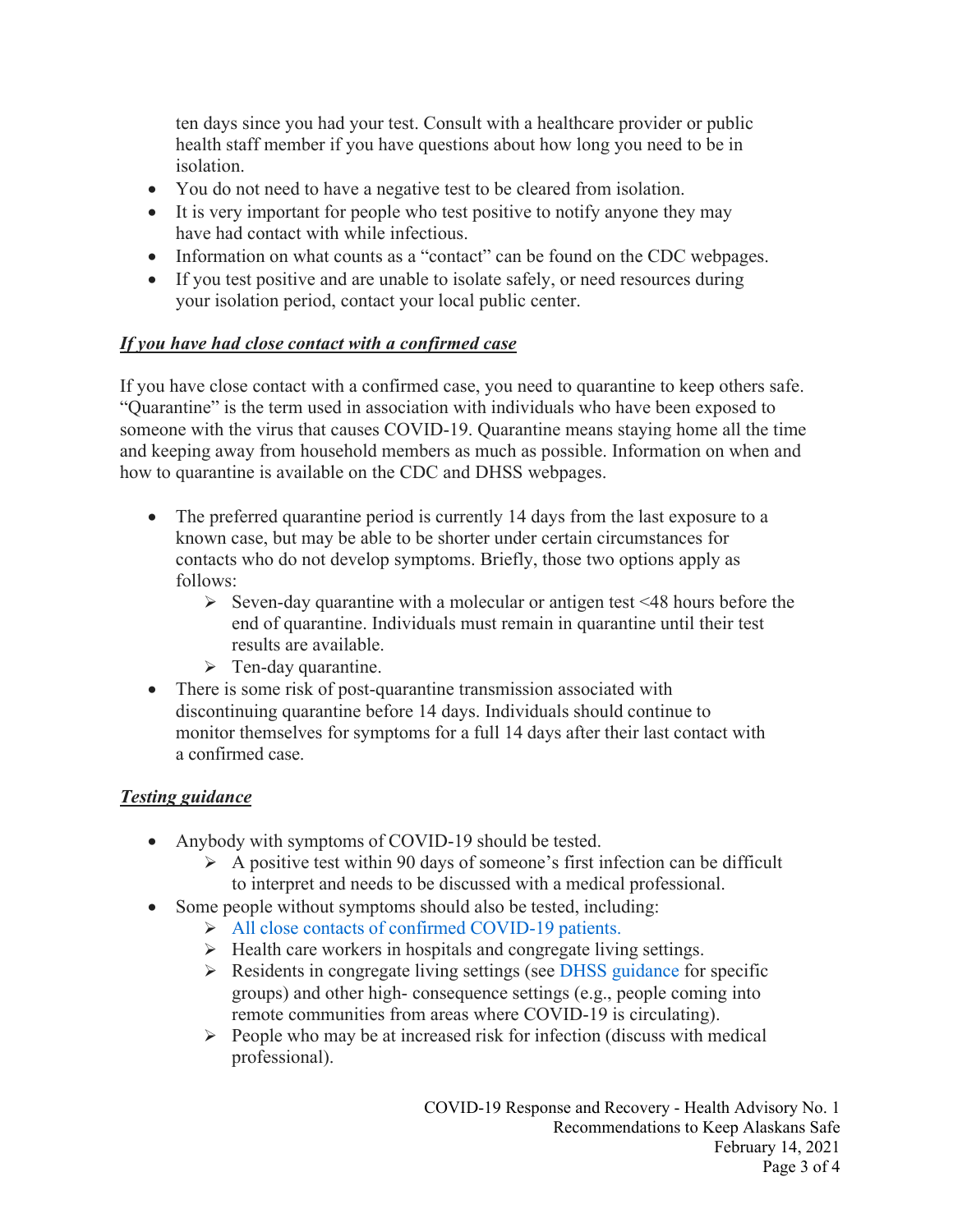- $\triangleright$  Please note: People with a prior positive test in the past 90 days, should NOT be re-tested.
- More information can be found in the Alaska Section of [Epidemiology's](http://dhss.alaska.gov/dph/Epi/id/SiteAssets/Pages/HumanCoV/AKCOVIDTestingGuidance.pdf) testing [guidance.](http://dhss.alaska.gov/dph/Epi/id/SiteAssets/Pages/HumanCoV/AKCOVIDTestingGuidance.pdf)

# *Travel considerations*

- Follow State of [Alaska travel](https://covid19.alaska.gov/travelers/) and CDC travel [recommendations.](https://www.cdc.gov/coronavirus/2019-ncov/travelers/travel-during-covid19.html)
- Assess the risks of travel including the mode of transportation and the level of spread of the virus in the location you will be visiting.
- At-risk individuals and communities with limited health care infrastructure or high-risk populations shouldconsider limiting all non-essential travel.

*Special considerations for workplaces, schools and childcare, correctional facilities, and other communitylocations and events are available at [https://www.cdc.gov/coronavirus/2019](https://www.cdc.gov/coronavirus/2019-ncov/community/index.html) [ncov/community/index.html a](https://www.cdc.gov/coronavirus/2019-ncov/community/index.html)nd [http://dhss.alaska.gov/dph/Epi/id/Pages/COVID-](http://dhss.alaska.gov/dph/Epi/id/Pages/COVID-19/default.aspx)[19/default.aspx](http://dhss.alaska.gov/dph/Epi/id/Pages/COVID-19/default.aspx)*

# **This is not a mandate.**

#### Visit the State of Alaska's COVID-19 website at [coronavirus.alaska.gov](http://coronavirus.alaska.gov/) for more information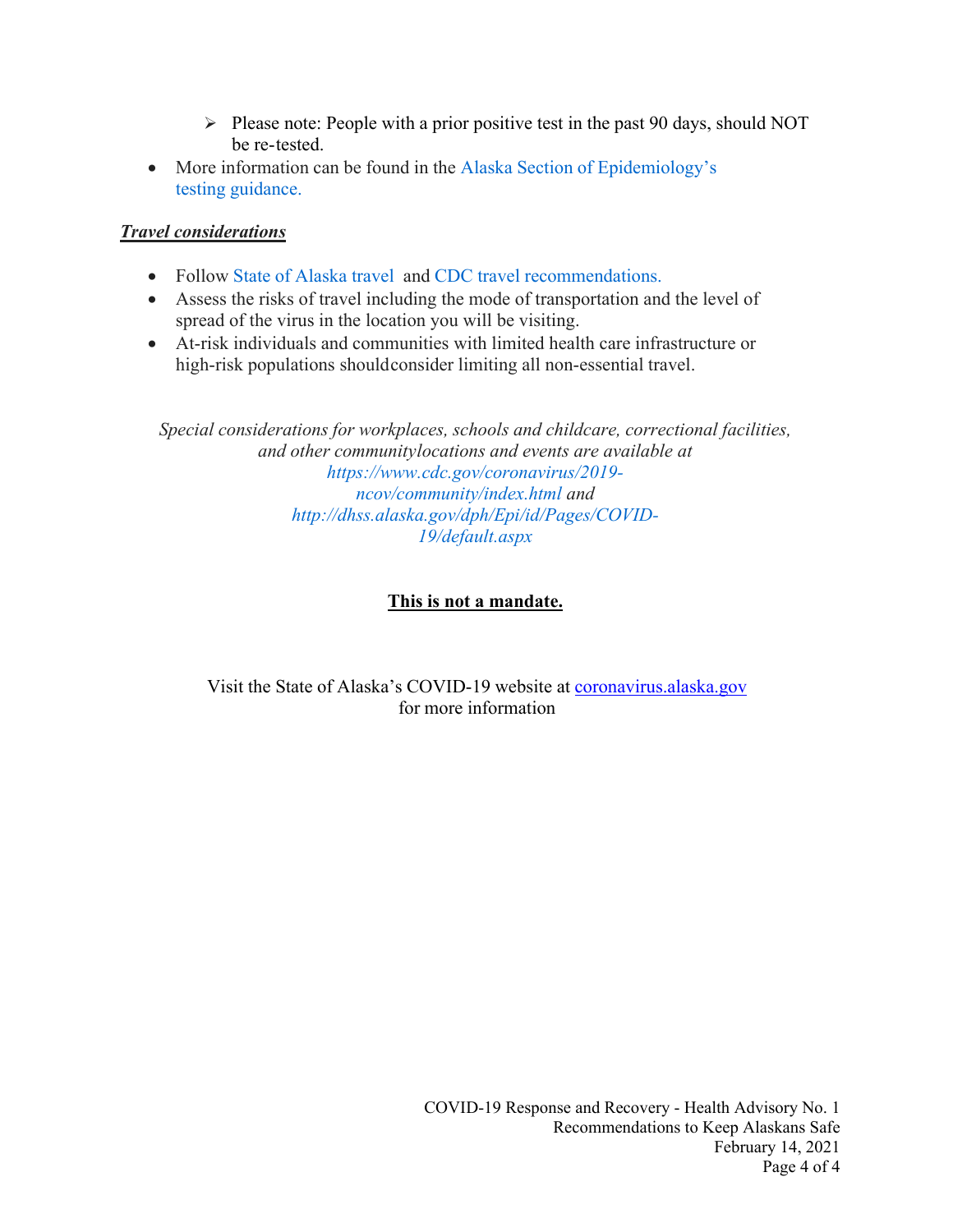# **COVID-19 Response and Recovery Health Advisory No. 2 International and Interstate Travel**

#### **Issued: February 14, 2021**

By: Commissioner Adam Crum, Alaska Department of Health and Social Services Dr. Anne Zink, Chief Medical Officer, State of Alaska

The purpose of this Health Advisory for International and Interstate Travel is to provide clear guidance for travelers entering Alaska to mitigate the transmission and control the spread of the COVID-19 virus.

**I. Applicability:** This Health Advisory applies to all persons entering the state of Alaska, whether resident, worker, or visitor. This Health Advisory applies to all forms of travel (land, sea, and air). Children age 10 and under are exempt from the testing recommendation. However, untested children traveling with a parent or guardian should remain in the same status as the parent/guardian.

#### **II. All international and interstate travelers:**

- **a.** Complete a Travel Declaration Form and a Self-Isolation Plan in the Alaska Travel Portal at [www.alaska.covidsecureapp.com.](http://www.alaska.covidsecureapp.com/)
- **b.** Any person currently positive with COVID-19 cannot travel to Alaska until they have been released from isolation, or cleared for travel, by a medical provider or public health agency.
- **III.** Alaska resident and non-resident travelers arriving in Alaska from outside the state should consider one of the following options, with special considerations for Alaska residents outlined in Section IV:
	- **a. Pre-travel molecular-based test for SARS-CoV2 with negative results:** The traveler should submit negative test results from a test taken within 72 hours of departure into the Alaska Travel Portal or have proof of a negative test available to show screeners at the airport upon arrival.
		- **i.** A second test taken between five and 14 days after arrival is also strongly recommended.
	- **b. Pre-travel molecular-based test for SARS-CoV2 without results:** The traveler should submit proof of a test taken within 72 hours of departure into the Alaska Travel Portal or have proof available of having taken a test to show screeners at the airport.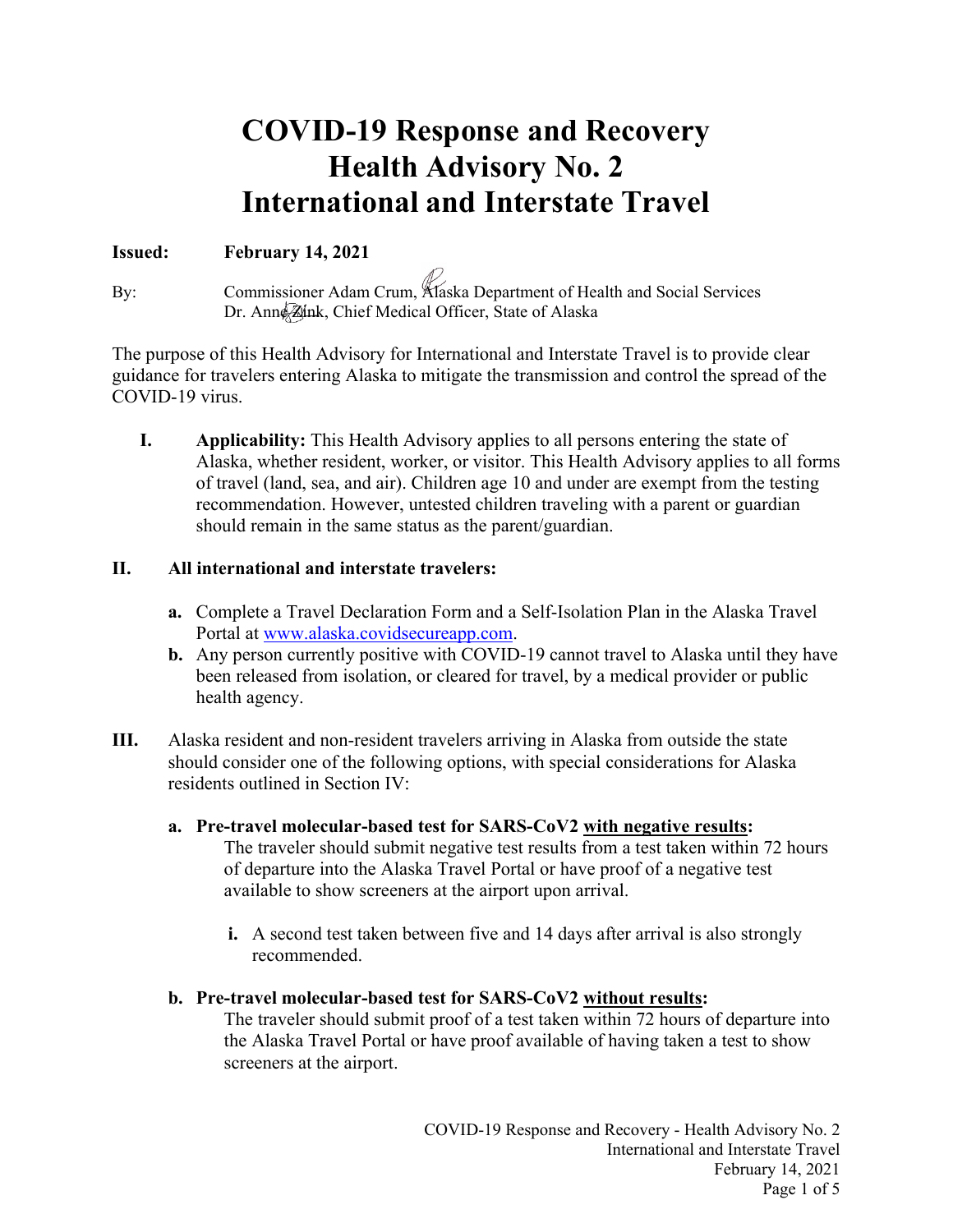- **i.** The traveler should follow strict social distancing until test results are available**.**
- **ii.** The traveler should upload test results to the Alaska Travel Portal when received, regardless of the test result (negative or positive).
- **iii.** The traveler should obtain a second test 5–14 days after arrival.
- **iv.** If the molecular-based test for SARS-CoV2 result is **positive**, the traveler **must** remain in self-isolation at their own expense. The traveler **must** contact the State of Alaska (1-800-478-0084) and must not travel until cleared by Public Health.
- **c. No pre-travel molecular-based test for SARS-CoV2:** If a non-resident traveler (aged 11 years or older) arrives in Alaska without proof of a negative test result or proof of a test taken within 72 hours of departure, they should test at the airport.
	- **i.** The traveler should follow strict social distancing until test results are available.
	- **ii.** The traveler should obtain a second test 5–14 days after arrival.

#### **IV. Special Considerations for Alaska Residents**

#### **a. Travel outside of Alaska for less than 72 hours.**

- **i.** The traveler should obtain a test upon return to Alaska.
- **ii.** The traveler should self-monitor for any symptoms (even mild ones) for 14 days after arrival.

# **V. Prior confirmed positive results within 90 days of departure – All Travelers:**

- **a.** The traveler does not need to obtain a test for SARS-CoV2, either immediately before travel or upon arrival, if both of the following conditions are met:
	- **i.** The traveler provides proof of a previously positive result of a molecularbased test for SARS-CoV2 within 90 days of departure; and
	- **ii.** The traveler is currently asymptomatic.

# **VI. Exemptions for Fully Vaccinated Individuals:**

- **a.** Fully-vaccinated travelers should follow pre-travel testing protocols, but do not need to follow strict social distancing while they are awaiting test results.
- **b.** Fully-vaccinated is defined as more than two weeks following receipt of the second dose in a two-dose series, or more than two weeks following receipt of one dose of a single-dose vaccine.

# **VII. Recommendations for Critical Infrastructure Workforce (CI) travel:**

**a.** All workers arriving in Alaska from outside the state as part of the critical infrastructure workforce, as is defined in the Cyber and Infrastructure Security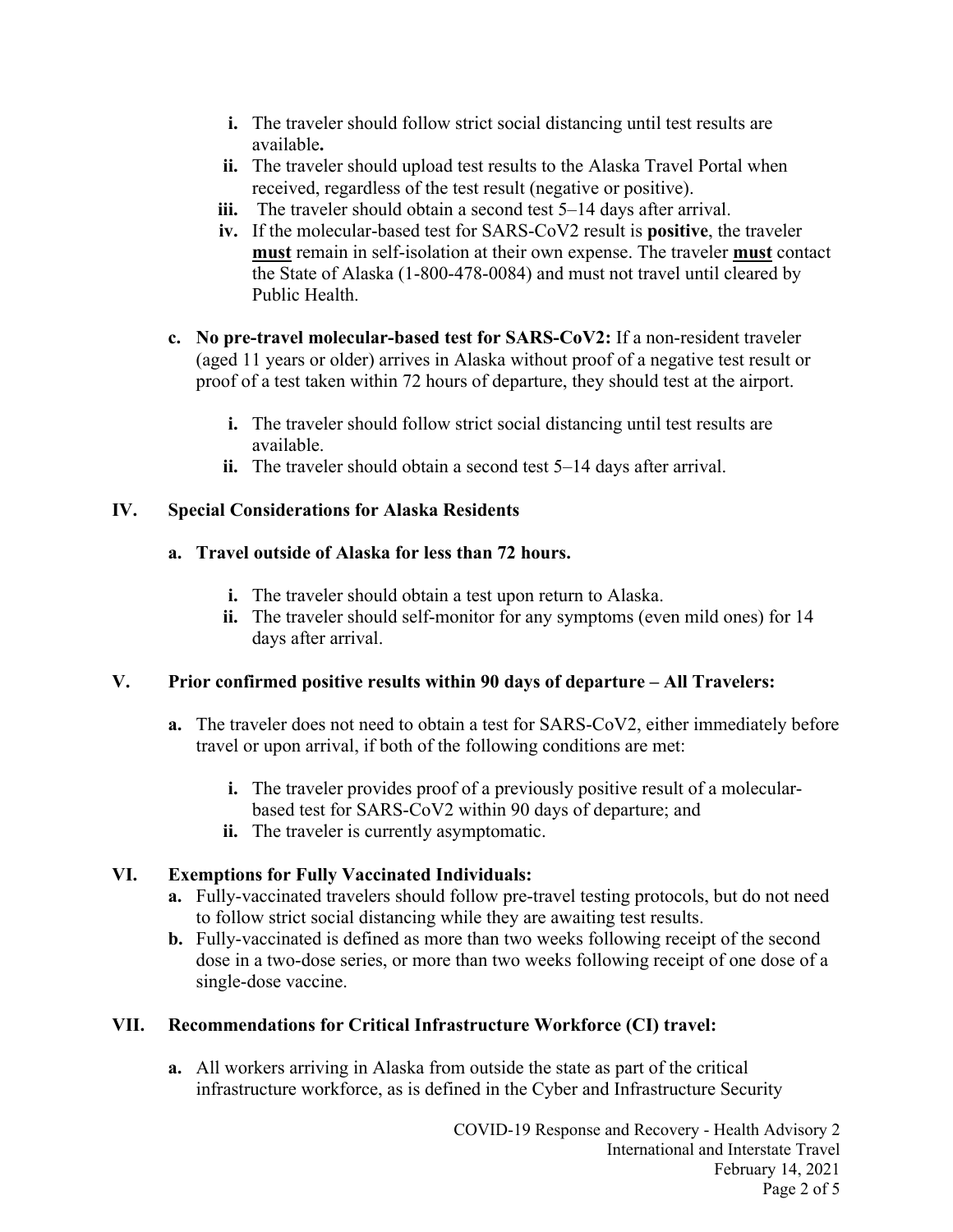Agency (CISA) "Guidance on the Essential Critical Infrastructure Workforce." https://www.cisa.gov/sites/default/files/publications/ECIW 4.0 Guidance on Essent ial Critical Infrastructure Workers Final3 508 0.pdf, fall under this section and do not qualify for the options listed in Sections II-V.

#### **b. Arrive with a letter from the employer that**:

- **i.** Identifies the employer and employee by name; and
- **ii.** Details instructions on how the employee should travel to their job site in accordance with the employer's Community Workforce Protective Plan; and
- **iii.** Confirms the traveler is following the employer's Community Workforce Protective Plan on file with the State of Alaska that includes testing and/or quarantine provisions.
- **c.** The categories for the protective plans are below:
	- **i.** Critical infrastructure is vital to keeping Alaska safe, and, as a result, businesses and employees of critical infrastructure industries should take special care to protect their staff and operations during this pandemic.

If your business is included in the Cyber and Infrastructure Security Agency (CISA) "Guidance on the Essential Critical Infrastructure Workforce," and your workers must travel to enter Alaska, you should submit a plan or protocol for maintaining critical infrastructure to the  $akcovidplans@ak-prepared.com. This plan should outline how you will$  $akcovidplans@ak-prepared.com. This plan should outline how you will$ avoid the spread of COVID-19 and not endanger the lives of the communities in which you operate, of others who serve as a part of that infrastructure, or the ability of that critical infrastructure to function.

Companies that have previously submitted plans do not need to submit another; they can proceed under their current plans that have been reviewed by the State.

**ii.** Arriving commercial fishing vessel crewmembers, independent harvesters, and arriving seafood processing workers, should follow the procedures in Health Advisory 4 – Critical Infrastructure.

#### **VIII. Protocol**

Prior to arrival to Alaska from another state or nation, you should:

- **i.** Read the available information about safely traveling to Alaska.
- **ii.** Complete the State of Alaska Travel Declaration Form and the Self-Isolation Plan via the Alaska Travel Portal at www.alaska.covidsecureapp.com.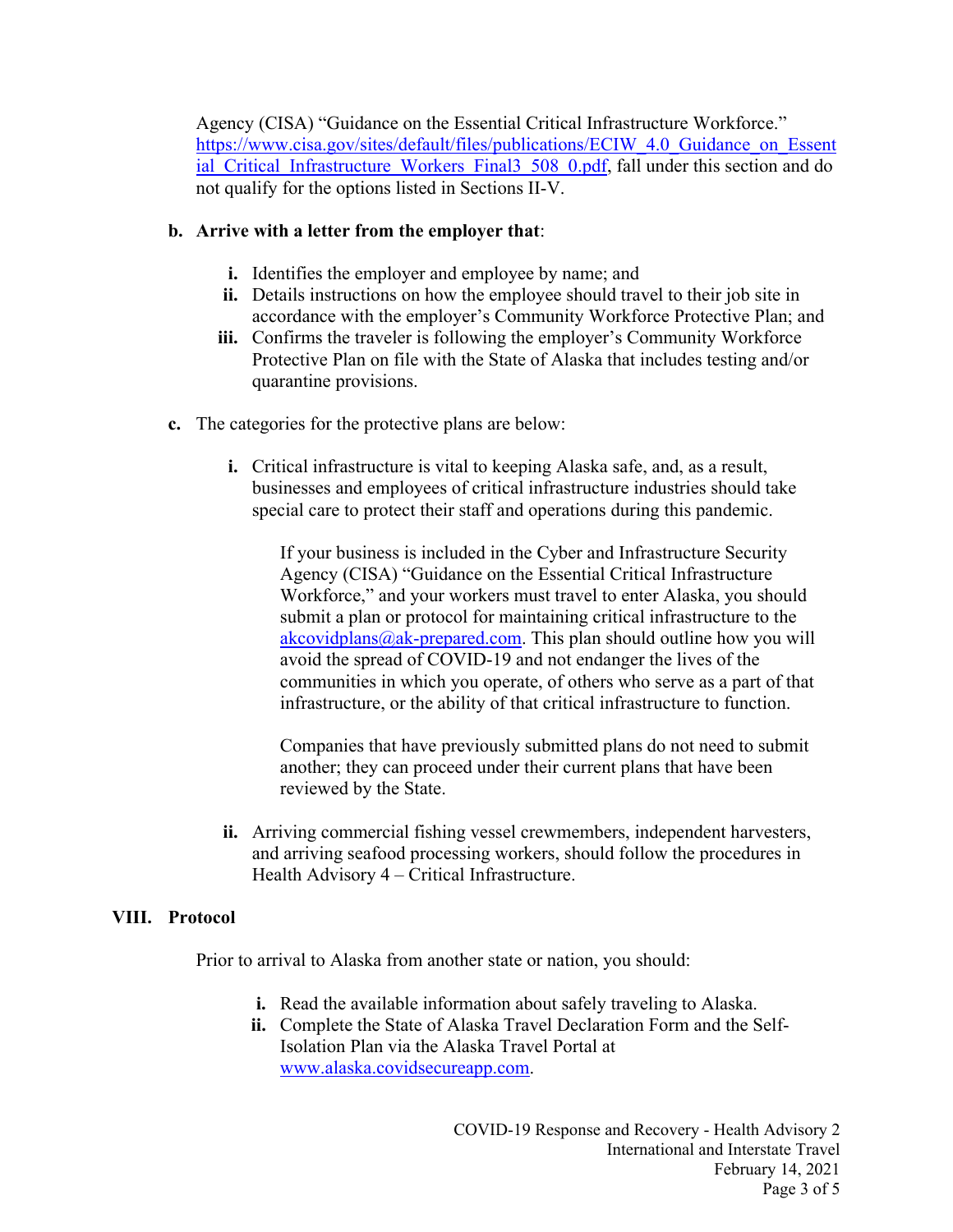- **iii.** Resident travelers and non-resident travelers who choose to take a test prior to travel should submit their results or proof of a test taken within 72 hours or have proof available to show airport screeners.
- **iv.** Travelers who indicate in the Alaska Travel Portal that they will be in Alaska for five days or more will receive a voucher within the Alaska Travel Portal that can be used for an optional second test five to 14 days after arrival. The voucher allows for a free follow up test at airport testing sites.

#### **IX. Definitions**

- **a.** Self-quarantine:
	- **i.** Self-quarantine is recommended while waiting for the results of your first molecular-based test for SARS-CoV2.
	- **ii.** Comply with all protocols related to your self-quarantine as set forth by your hotel or rented lodging.
- **b.** Strict Social Distancing:
	- **i.** Strict social distancing is recommended while you wait for test results.
	- **ii.** You can be in an outdoor public place, but you should remain six feet away from anyone not in your immediate household, and you should wear a face covering. You should arrange curbside shopping or have food delivery.
	- **iii.** You should not enter restaurants, bars, gyms, community centers, sporting facilities (i.e., ice rinks, gymnasiums, and sports domes), office buildings, and school or daycare facilities. Do not participate in any group activities, including sporting events and practices, weddings, funerals, or other gatherings.
- **c.** Self-Isolation Plan: Every non-resident traveler entering the state of Alaska should complete a Self-Isolation Plan within the Alaska Travel Portal. This allows travelers to consider their plan for what they will do if their test results return positive while in Alaska.
- **d.** Alaska Resident:
	- **i.** Accepted proof of Alaska residency for testing at airport:
		- 1. Alaska driver's license or state-issued ID card.
		- 2. Federally-recognized Alaska tribal identification card.
		- 3. Active duty military ID card or active duty dependent ID card.
		- 4. Employment verification letter on employer letterhead or school verification letter for in-person schooling stating traveler is moving to Alaska for employment or school.

#### **X. Other Info**

- **a.** <https://covid19.alaska.gov/travelers/>
- **b.** <https://covid19.alaska.gov/faq/>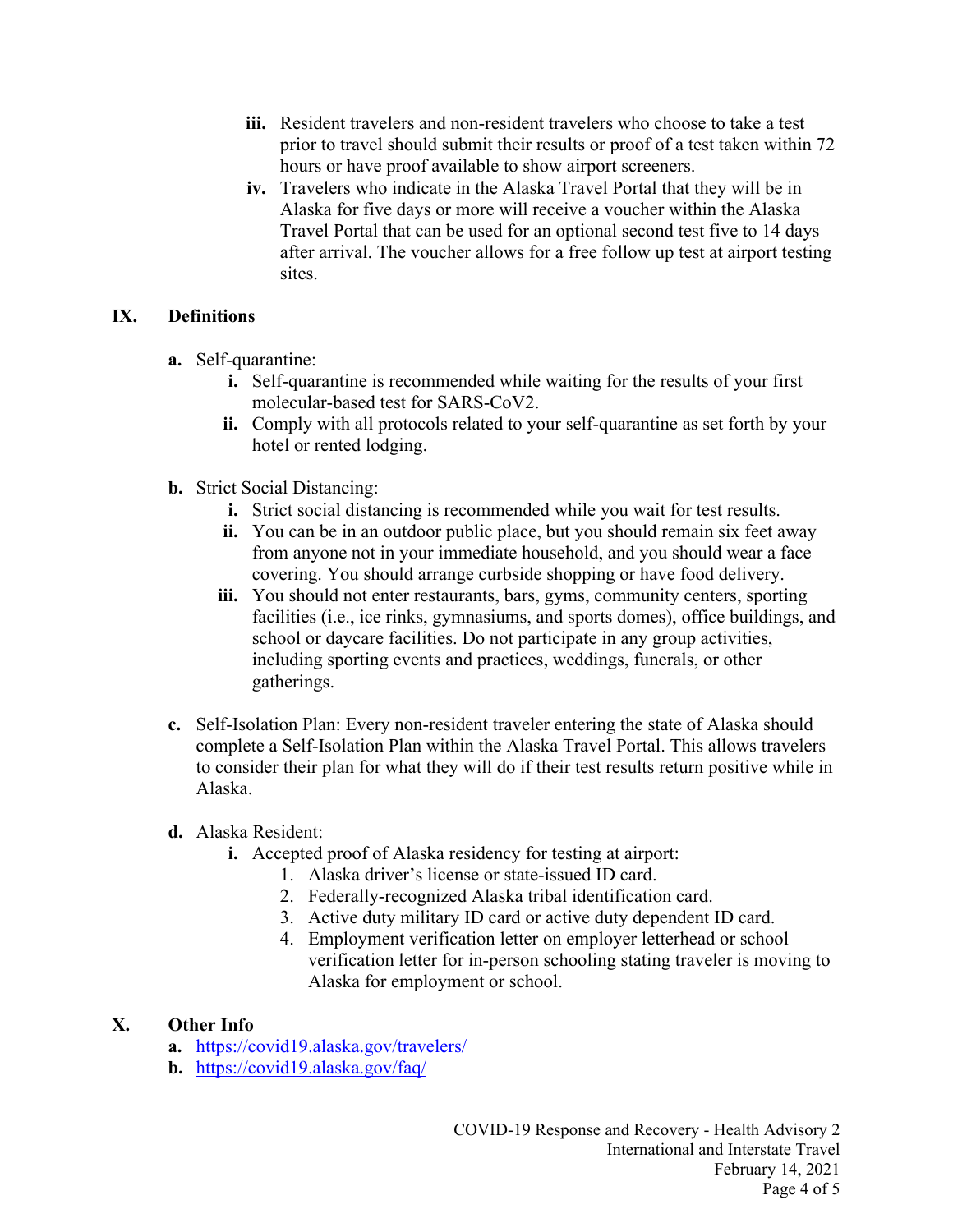- **c.** Cyber and Infrastructure Security Agency (CISA) "Guidance on the Essential Critical Infrastructure Workforce."
	- **i.** [https://www.cisa.gov/sites/default/files/publications/Version\\_4.0\\_CISA\\_Guid](https://www.cisa.gov/sites/default/files/publications/Version_4.0_CISA_Guidance_on_Essential_Critical_Infrastructure_Workers_FINAL%20AUG%2018v3.pdf) ance on Essential Critical Infrastructure Workers FINAL%20AUG%2018  $v3.pdf$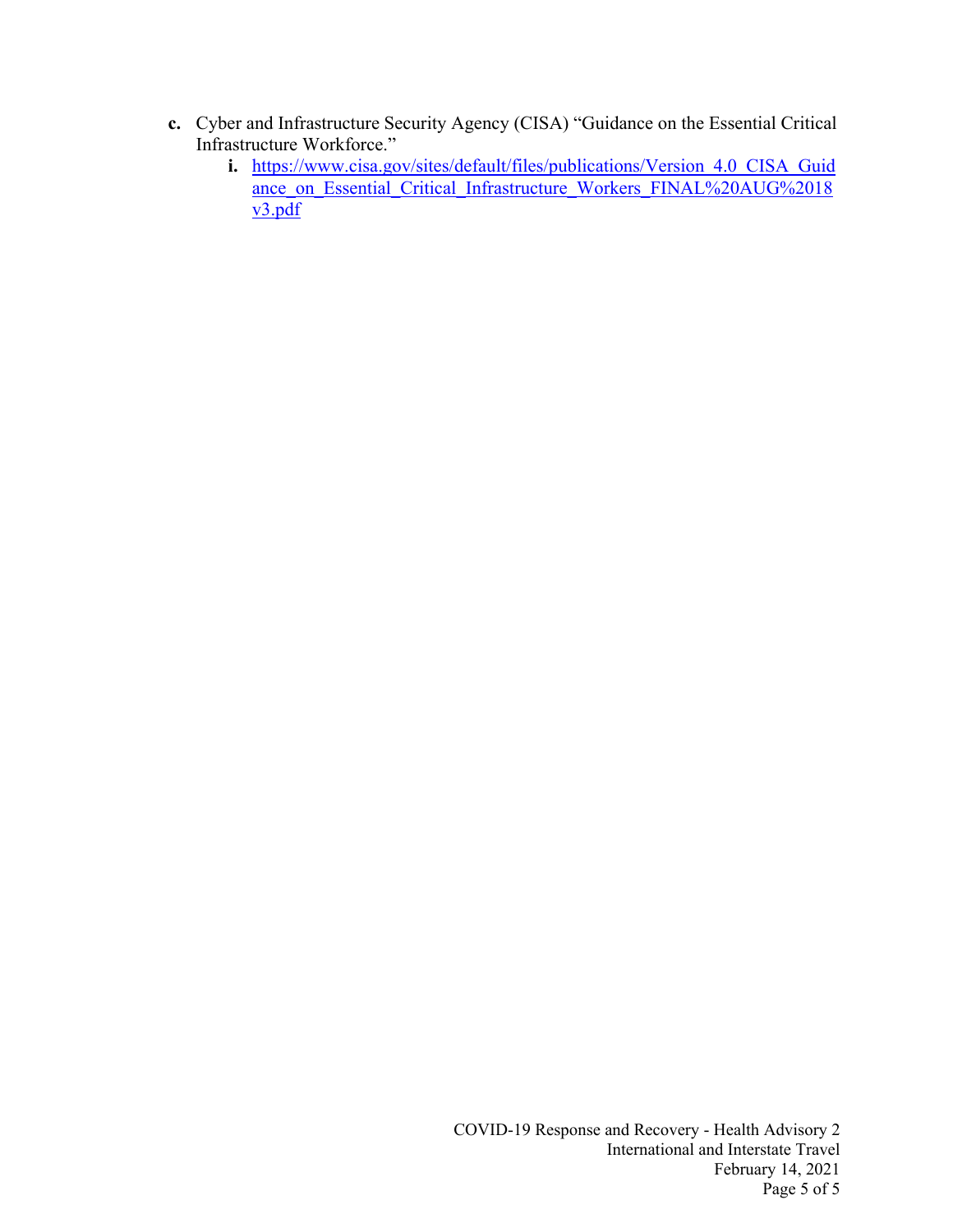# **COVID-19 Response and Recovery Health Advisory No. 3 Intrastate Travel**

#### **Issued: February 14, 2021**

By: Commissioner Adam Crum, Alaska Department of Health and Social Services Dr. Anne Zúnk, Chief Medical Officer, State of Alaska

The purpose of this Health Advisory for Intrastate Travel is to provide clear guidance to travelers located on the Road System and the Alaska Marine Highway System, traveling to communities off the Road System and the Alaska Marine Highway System, to mitigate and control the transmission and spread of the COVID-19 virus. In addition, to provide guidance for travelers from communities off the Road System and Alaska Marine Highway System, traveling to communities on the Road System and Alaska Marine Highway System.

#### **I. Community Restrictions and Critical Infrastructure Access**

- **a.** Local communities should not prevent individuals traveling for a Critical Personal Need or the conduct of an Essential Service/Critical Infrastructure installation, maintenance, or repair. Other considerations for communities and/or Local Emergency Ordinances are as follows:
	- **i.** Communities should not enact protective measures that prevent, delay, or limit emergency travel by Law Enforcement Officers, healthcare workers, or personnel from the Office of Children's Services.
	- **ii.** Communities should not prevent local residents from returning home, but can consider enacting protective measures to mitigate potential introduction/spread of the virus, such as encouraging a pre-travel test, a period of strict social distancing after arrival, or bracketed testing before and after that period. Travelers who choose not to test should conduct a full 14-day self-quarantine in their home upon their return, along with all other family members sharing the home.
	- **iii.** Communities should not prevent Critical Infrastructure Workers (CI) from traveling or commencing work immediately upon arrival, but can consider enacting protective measures to mitigate potential introduction of the virus and limit social mixing, such as encouraging a pre-travel test, asking CI workers to stay masked and socially distant from community residents, and limiting access to facilities that are not part of the CI workers' worksite or lodging.
		- COVID-19 Response and Recovery Health Advisory No. 3 Intrastate Travel February 14, 2021 Page 1 of 4 i. Critical Infrastructure Workers traveling to small communities in support of *emergency requirements* should coordinate access with the municipal or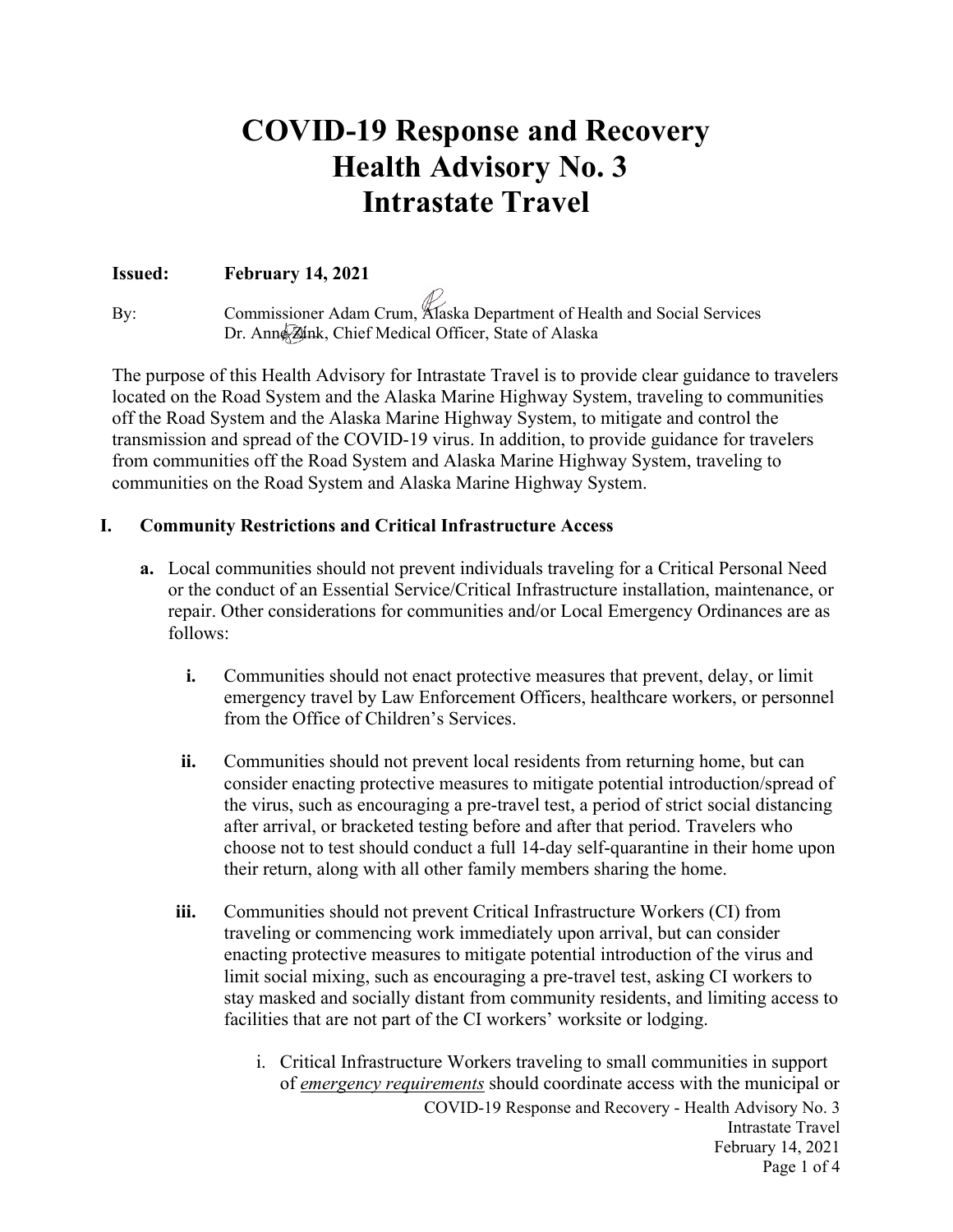tribal government representatives of the community, if the situation does not allow time for pre-travel testing, such as a power outage, communications failure, damage to infrastructure, or other situations that require emergency travel.

- **iv.** Communities can consider enacting protective measures to mitigate potential spread of the virus and limit social mixing, such as requiring seafood workers to stay masked and socially distant from community residents and limiting access and/or patronage hours to local facilities.
- **v.** Communities should not prevent the travel of work crews engaged in nonessential construction or repair projects and are encouraged to negotiate access requirements with both the company involved in construction and the business or agency that is sponsoring or contracting the construction.
- **vi.** Communities should not prevent individuals from traveling to conduct subsistence hunting or fishing but can consider enacting protective measures to mitigate potential introduction of the virus and limit social mixing, such as requiring subsistence hunters and fishers to stay masked and socially distant from community residents and limiting access to facilities other than their lodging.
- **vii.** Communities should not prevent individuals traveling specifically to pursue a Critical Personal Need from traveling to the community, but can consider enacting protective measures to mitigate potential spread of the virus.

# **II. Testing Recommendations**

- **a.** Traveler from **a community on the Road System and Alaska Marine Highway System** traveling to a community off the Road System and Alaska Marine Highway System:
	- **i.** Recommend testing for SARS-CoV-2 using a molecular test 3 days prior to travel.
	- **ii.** Should follow strict social distancing until negative test results are available.
	- **iii.** If the traveler does not get a molecular test for SARS-CoV-2, they should follow strict social distancing for 14 days at final destination.
- **b.** Traveler from **a community off the Road System and Alaska Marine Highway System** traveling to a community on the Road System and Alaska Marine Highway System:
	- **i.** For a length of time greater than 72 hours on the Road System and Alaska Marine Highway System, recommended testing for SARS-CoV-2 using a molecular test three days before returning to rural community.
	- **ii.** Should follow strict social distancing until negative test results are available.
	- **iii.** If the traveler does not get a molecular test for SARS-CoV-2, they should follow strict social distancing for 14 days at final destination.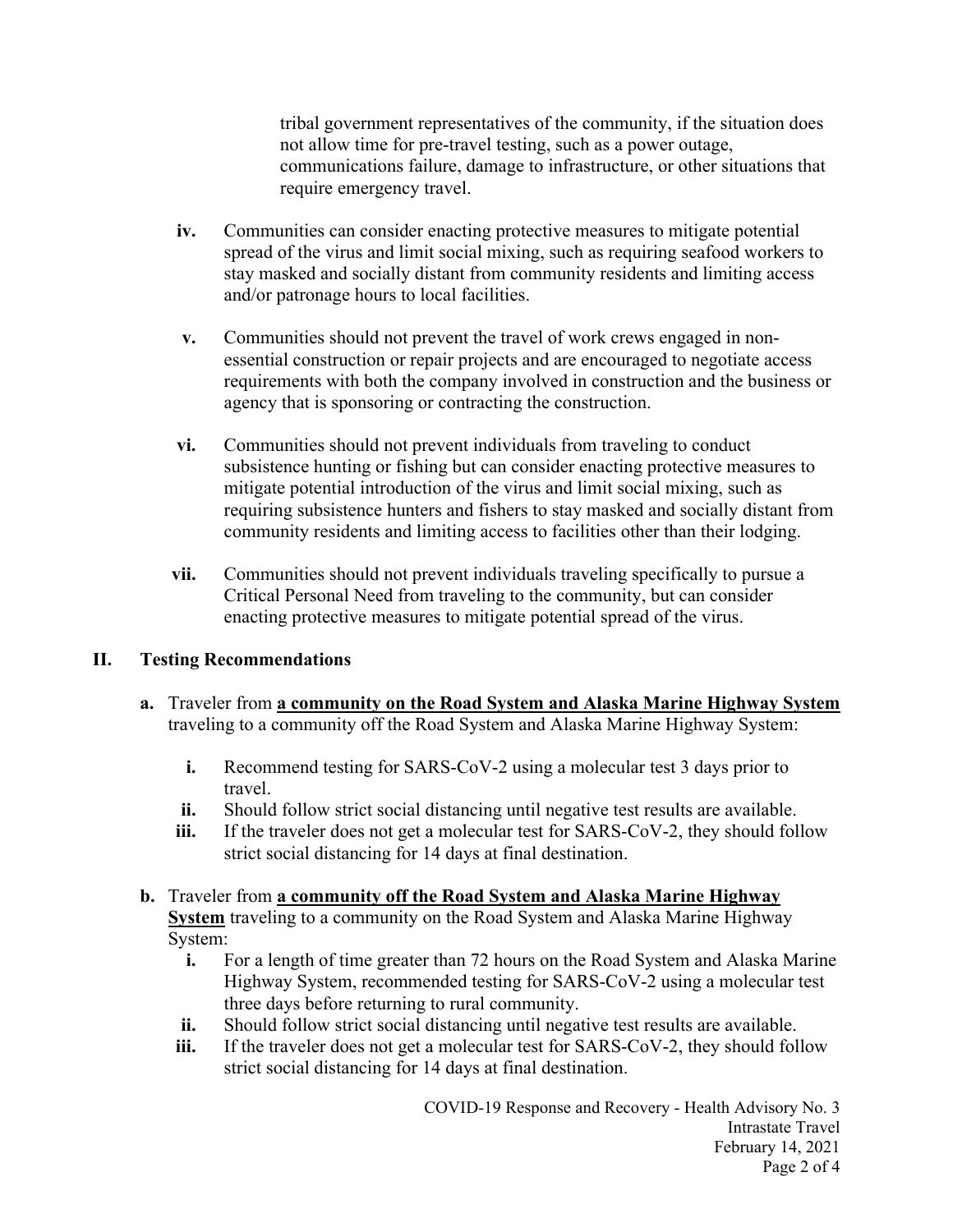- **c.** Fully-vaccinated travelers should follow pre-travel testing protocols, but do not need to follow strict social distancing while they are awaiting test results.
	- **i.** Fully vaccinated is defined as more than two weeks following receipt of the second dose in a two-dose series, or more than two weeks following receipt of one dose of a single-dose vaccine.
- **d.** Anyone who is currently infected with SARS-CoV-2 virus *must not* travel until they are cleared from isolation by a medical professional.
- **e.** Asymptomatic people who have recovered from a documented SARS-CoV-2 infection within the past 90 days are exempt from travel testing.

#### **III. Definitions**

- **a.** Road System is defined as any community connected by a road to the Steese, Elliot, Dalton, Seward, Parks, Klondike, Richardson, Sterling, Glenn, Haines, or Top of the World Highways.
- **b.** Alaska Marine Highway is defined as any community served by the Alaska Marine Highway System or the Inter-Island Ferry System.
	- a. All travelers on Alaska Marine Highway System vessels will follow the travel testing recommendations.
- **c.** Critical Personal Needs is defined as those needs that are critical to meeting a person's individual or family needs. Those needs include buying, selling, or delivering groceries and home goods; obtaining fuel for vehicles or residential needs; transporting family members for out-of-home care, essential health needs, or for purposes of child custody exchanges (to include child travelers); receiving essential health care; providing essential health care to a family member; obtaining other important goods; engaging in subsistence activities; pursuing formal (primary, secondary or collegiate) education or educational research; applying for a job; traveling for voting; and the inspection and maintenance of personal property.
- **d.** Critical Infrastructure Workforce: is defined in the Cyber and Infrastructure Security Agency (CISA) "Guidance on the Essential Critical Infrastructure Workforce." https://www.cisa.gov/sites/default/files/publications/ECIW 4.0 Guidance on Essential [Critical\\_Infrastructure\\_Workers\\_Final3\\_508\\_0.pdf](https://www.cisa.gov/sites/default/files/publications/ECIW_4.0_Guidance_on_Essential_Critical_Infrastructure_Workers_Final3_508_0.pdf)
- **e.** Strict Social Distancing:
	- **i.** Strict social distancing is recommended while you wait for test results.
	- **ii.** You may be in an outdoor public place, but you should remain six feet away from anyone not in your immediate household, and you should wear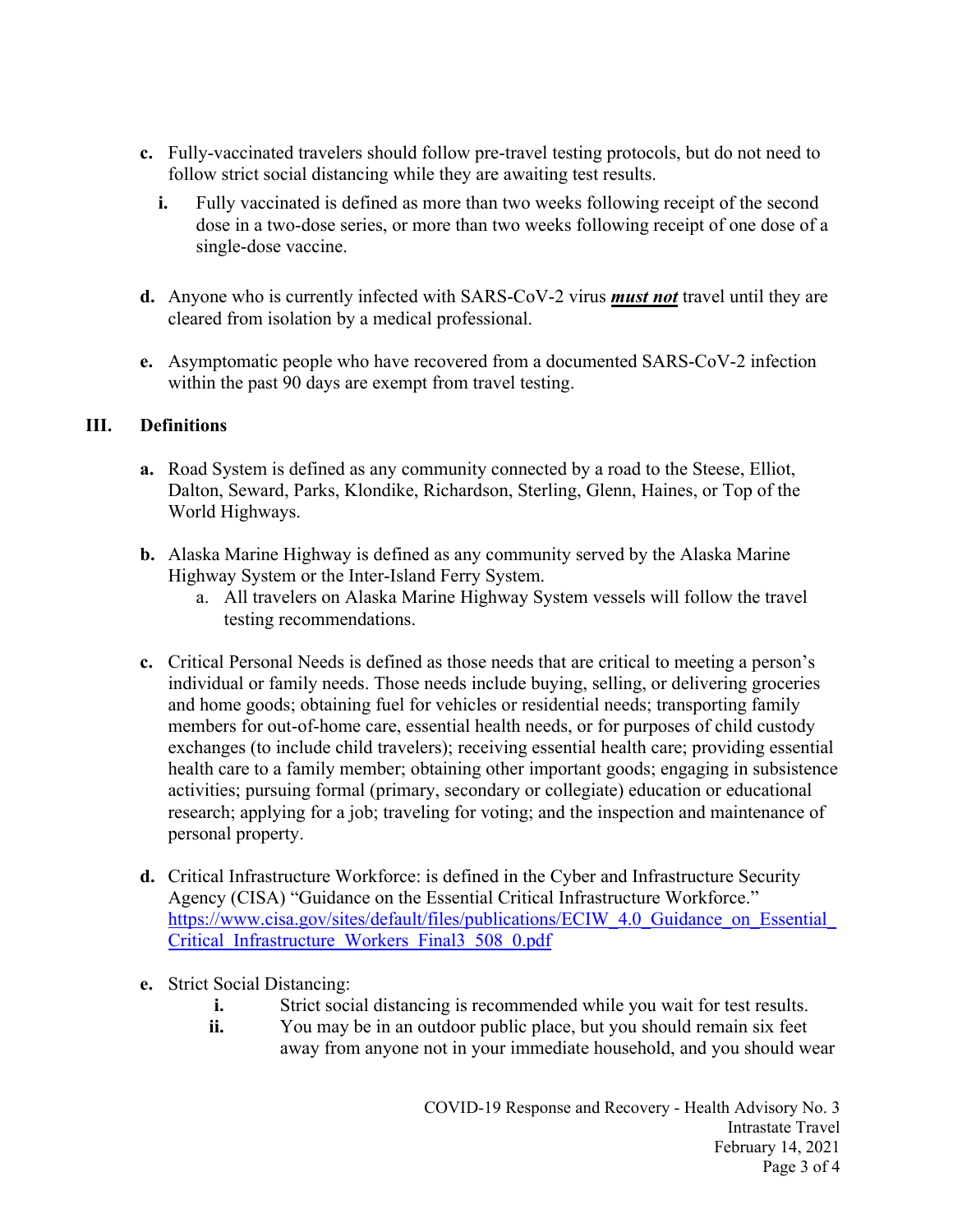a face covering. You may arrange curbside shopping or have food delivery.

**iii.** You should not enter restaurants, bars, gyms, community centers, sporting facilities (i.e., ice rinks, gymnasiums, and sports domes), office buildings, and school or daycare facilities. You should not participate in any group activities, including sporting events and practices, weddings, funerals, or other gatherings.

#### **IV. Other Info**

- **a.** <https://covid19.alaska.gov/travelers/>
- **b.** <https://covid19.alaska.gov/faq/>
- **c.** Cyber and Infrastructure Security Agency (CISA) "Guidance on the Essential Critical Infrastructure Workforce." [https://www.cisa.gov/sites/default/files/publications/ECIW\\_4.0\\_Guidance\\_on\\_Es](https://www.cisa.gov/sites/default/files/publications/ECIW_4.0_Guidance_on_Essential_Critical_Infrastructure_Workers_Final3_508_0.pdf) [sential\\_Critical\\_Infrastructure\\_Workers\\_Final3\\_508\\_0.pdf](https://www.cisa.gov/sites/default/files/publications/ECIW_4.0_Guidance_on_Essential_Critical_Infrastructure_Workers_Final3_508_0.pdf)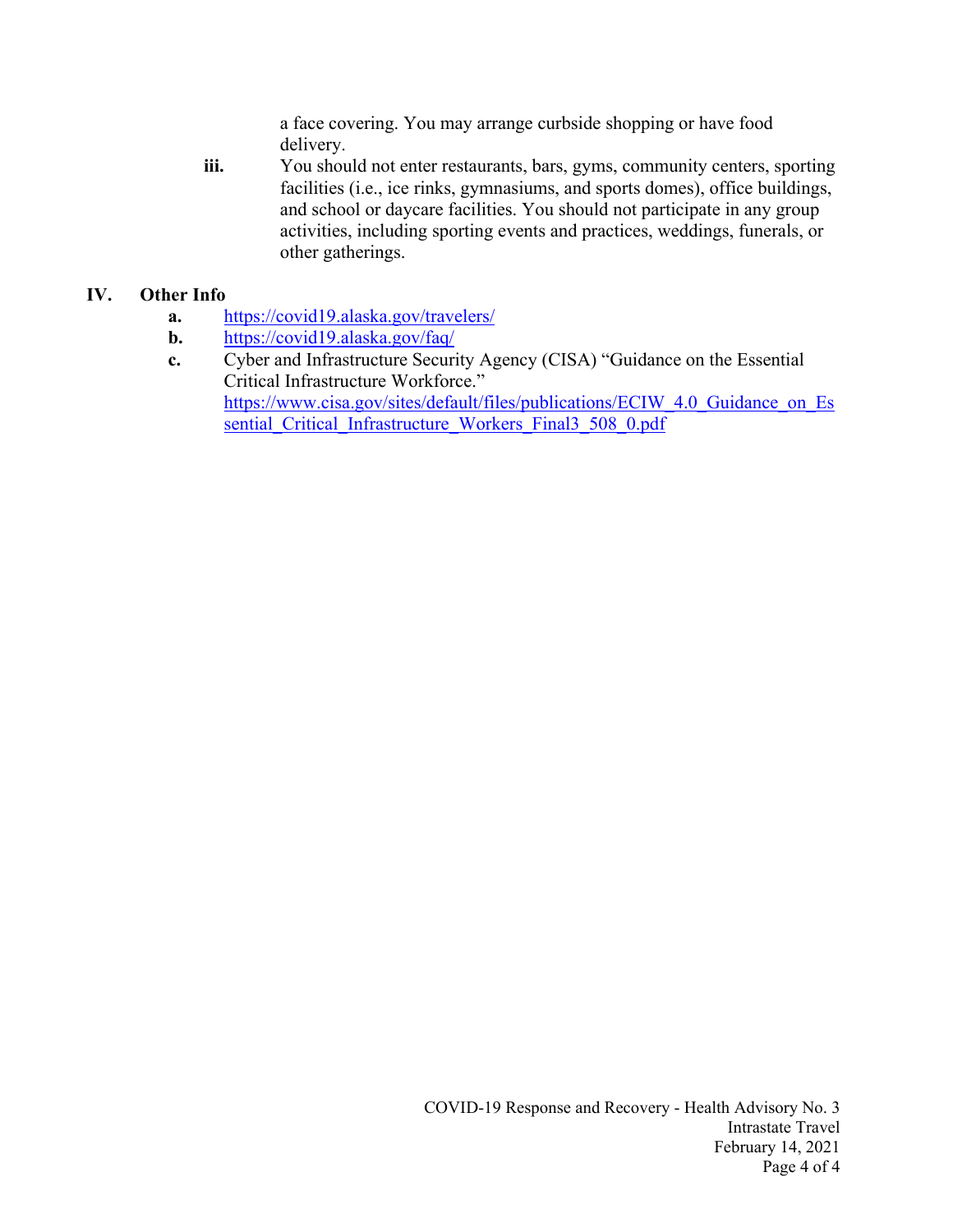# **COVID-19 Response and Recovery Health Advisory No. 4 Critical Infrastructure**

#### **Issued: February 14, 2021**

# **By: Commissioner Adam Crum, Alaska Department of Health and Social Services Dr. Anne Zink, Chief Medical Officer, State of Alaska**

The purpose of this Health Advisory for Critical Infrastructure is to provide clear guidance for Critical Infrastructure businesses operating in the State of Alaska, in order to protect communities and industries in which they serve.

1. **Critical Infrastructure Workforce Definition.** For purposes of this Health Advisory, the State of Alaska has adopted the Federal guidance published by the Cyber and Infrastructure Security Agency (CISA) "Guidance on the Essential Critical Infrastructure Workforce." Version 4.0 of the CISA guidance published on August 18, 2020, and as further amended https://www.cisa.gov/sites/default/files/publications/Version 4.0 CISA Guidance on E

[ssential\\_Critical\\_Infrastructure\\_Workers\\_FINAL%20AUG%2018v3.pdf.](https://www.cisa.gov/sites/default/files/publications/Version_4.0_CISA_Guidance_on_Essential_Critical_Infrastructure_Workers_FINAL%20AUG%2018v3.pdf)

- 2. **Community/Workforce Protective Plans**. All private sector Critical Infrastructure Businesses that have staff arriving from outside the State of Alaska, and/or staff traveling to or between communities off the road system or Alaska Marine Highway System, are strongly recommended to submit a Community/Workforce Protective Plan (CWPP) to the Alaska COVID-19 Unified Command.
	- a. Detailed instructions for developing and submitting CWPPs can be found at: [https://covid19.alaska.gov/unified-command/protective-plans/.](https://covid19.alaska.gov/unified-command/protective-plans/)
	- b. The instructions for CWPPs, in conjunction with Health Advisories No. 2 and 3, establish the minimum standards for protective measures recommended by the State of Alaska. Employers are strongly encouraged to enact measures which meet or exceed these standards. Employers that choose not to enforce these standards are making the decision to accept additional risk to their workforce and the surrounding communities.
	- c. Private sector businesses, which do not meet the travel definitions above, are also strongly encouraged to develop a CWPP using the posted instructions but are not recommended to submit those plans to the Unified Command.
	- d. All Federal, State, local, and tribal government entities are expected to establish internal policies for travel, testing and quarantine, but they do not have to submit those policies to the Unified Command. Government agencies may elect to develop protective plans for contracted businesses to follow. If contracted

COVID-19 Response and Recovery – Health Advisory No. 4 Critical Infrastructure February 14, 2021 Page 1 of 3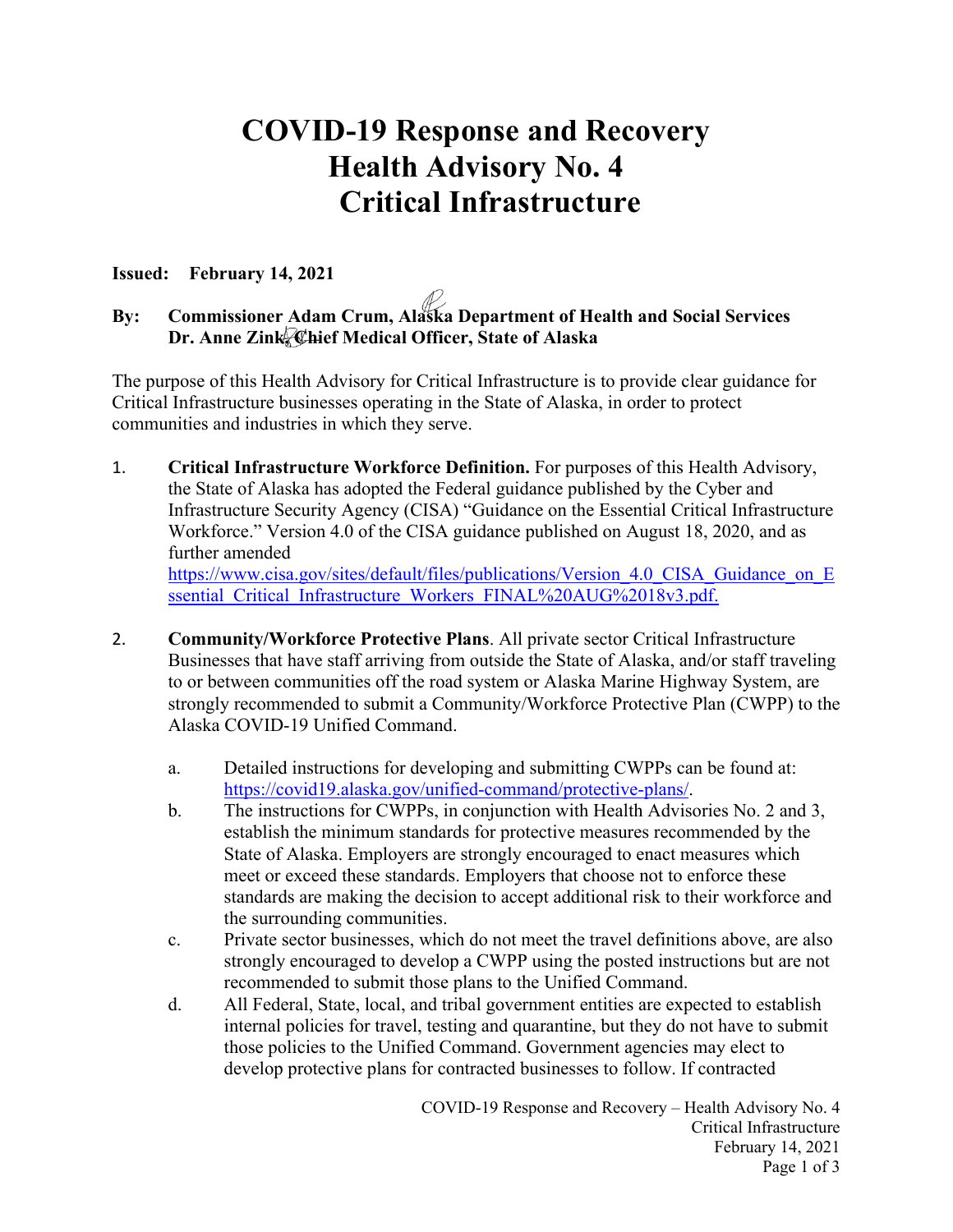companies have not been directed to follow a plan developed by the government agency that they are contracted with, they should develop and submit their own plan if they have workers arriving to the State or moving between Alaskan communities.

- e. School districts should continue to follow the guidance published by the Alaska Department of Education and Early Development (DEED) and submit any required protective plans to DEED at: [AKsmartstart2020@alaska.gov.](mailto:AKsmartstart2020@alaska.gov)
- f. Arriving or transiting aircrew members employed by interstate or international passenger and cargo air carriers should continue to follow the procedures in the Federal Aviation Administration (FAA) Safety Alert for Operators (SAFO) 20009, dated 29 Sep 2020, and all future revisions. In lieu of a CWPP, interstate and international air carriers should submit an affidavit to the Unified Command stating that they will follow the FAA SAFO. Alaska-based air carriers are strongly recommended to develop and submit a CWPP to the Unified Command.
- 3. **Appendix 4-01, Enhanced Protective Measures for Seafood Processing Workers**. Appendix 4-01 to this Alert applies to all resident employees and all workers traveling into Alaska to work in a shore-based seafood processing plant or onboard a processor or catcher-processor vessel.
	- a. Seafood processing companies are still strongly recommended to develop and submit CWPPs using the posted instructions. The protective measures enacted by the company CWPP should meet or exceed the requirements of Appendix 4-01.
- 4. **Appendix 4-02, Protective Plan for Independent Commercial Fishing Vessels**. Appendix 4-02 of this Alert applies to all independent commercial fishing vessels operating in Alaskan waters and ports.
	- a. For the purposes of this Alert, "independent commercial fishing vessels" are defined as all catcher and tender vessels that have not agreed to operate under a fleet-wide plan submitted by a company, association, or entity that represents a fleet of vessels.
	- b. Independent commercial fishing vessels operating in Alaskan waters and ports should enact the protective measures and procedures described in Appendix 4-02, the Alaska Protective Plan for Commercial Fishing Vessels. Vessels are not expected to develop or submit a stand-alone Community/Workforce Protective Plan. Appendix 4-02 serves as their CWPP.
	- c. Vessel captains should enact controls on their vessel to ensure crewmember compliance with this Health Advisory and the Appendices.
- 5. **Appendix 4-03, Protective Plan for Independent Commercial Fishing Harvesters**. Appendix 4-03 of this Alert applies to all independent commercial fishing harvesters who are harvesting catch from Alaskan waters.
	- a. For the purposes of this Alert, "independent commercial fishing harvesters" are defined as all commercial fishing harvesters who do not meet the definition for independent commercial fishing vessels above, and that have not agreed to